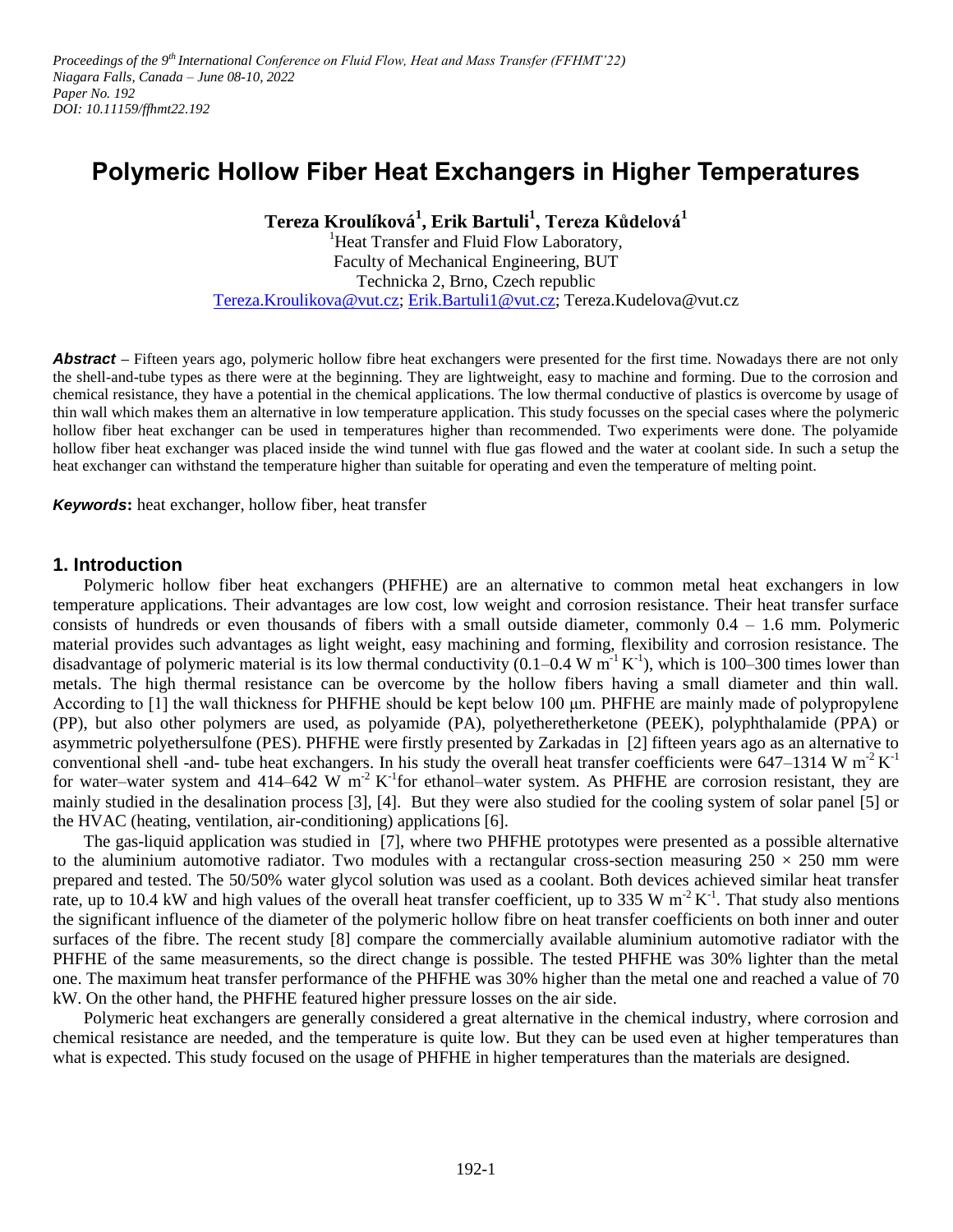# **2. Heat Transfer in Polymeric Hollow Fiber Heat Exchangers**

Polymeric hollow fiber heat exchanger is in fact nothing other than a bank of thin tubes. To determine the heat transfer coefficient on the outer fiber side the regular empirical relation, which can be found in handbooks [9], [10], can be used with good agreement. The thermal resistance of the wall is not taken into computation in case of the metal heat exchangers. This is generally not true for the polymeric one, even with the thin wall the thermal resistance of the wall should be taken into account. Thermal resistance of the wall is up to 25 % of total thermal resistance of heat exchanger [11]. In the case of liquid-liquid application even higher. On the inner side of hollow fiber the Nusselt number is constant, since the flow is laminar, due to the small diameter of the hollow fiber.

For gas-liquid application, the heat transfer coefficient on the gas side is quite low, the thermal resistance on the outer side of hollow fiber is more than 60 %, sometimes up to 90 %. The temperature of the outer surface of the fiber will not be much higher than the temperature of a liquid inside, actually it will be almost the same. This can be beneficial in case when the cool liquid is in the fibers and hot gas outside fibers.

## **3. Experiment**

The PHFHE was made from polyamide hollow fiber with the outer diameter of 1.3 mm, see Fig. 1. The fibers were arranged in 6 layers each with 67 fibers, i.e., 402 fibers in total. The frontal area of the heat exchangers is 200x200 mm and the heat transfer surface 0.33 m<sup>2</sup>. The polyamide hollow fibers of this heat exchanger with water flow of 11 $^{\circ}$ C and flow rate 18 l/min (from water supply system) inside should withstand temperature about 800°C. In practise the temperature would not be so high, since the other parts of the heat exchanger has to be taken into account, the flanges as well as the glue used to join the hollow fibers and the flanges.



Fig. 1: Caption for figure goes at the bottom.

During the experiment the PHFHE is placed in the wind tunnel, see Fig. 2, where the flue gas flows. The source of flue gas is coal boiler. The boiler is computer controlled on the side of intake air and coal supply. Inside the wind tunnel the temperature in front of and behind the HX is measured, as well as flue gas flow rate. On the water side, the flow rate and inlet and outlet temperatures are measured too.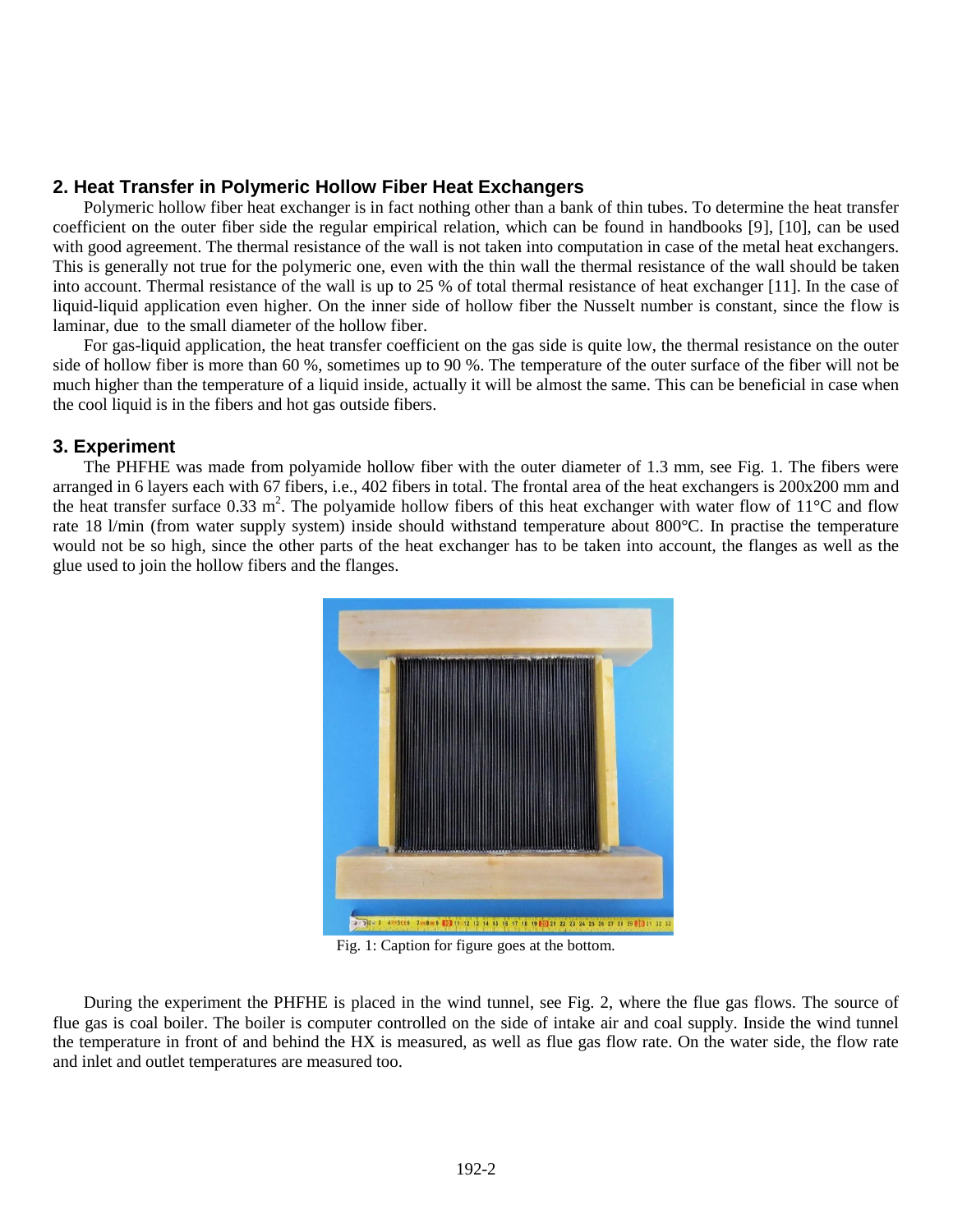

Fig. 2: The measuring wind tunnel with the heat exchangers

The first test was a five hours test with a flue gas temperature of  $160^{\circ}$ C. The output gas temperature was  $101.5^{\circ}$ C. Water flowrate of 18 l/m was used for tests. Inlet water temperature was  $11^{\circ}$ C and outlet temperature was 15  $^{\circ}$ C. Boiler in the experiment did not work in optimal regime and a large number of solid particles was carried by the gas flow, which was done on purpose to find out the efficiency of the fouled HX. Heat exchanger in this boiler regime was seriously fouled by solid products of burning coal after five hours of test. Pressure loss on the gas side increased by 34% during the experiment but did not grow continuously for the whole experiment. There were observed some stem falls of pressure loss value. Explanation was found after test when removed the HX from the tunnel. Flexible fibers shake in gas flow. If the layer of ash on the surface is thicker, it becomes unstable, and segments of ash layer are taken away by gas. It should be noticed that the ash layer was easily removed from the fibers by shaking and by pressurized air.

In the second experiment the cleaned heat exchanger was operated with the same setting, only the flue gas temperature was elevated to 215 °C, which is the melting point of the PA. The heat exchanger was operated for approximately two hours. Then, it becomed leaking. After the disassembly of the measuring tunnel, the defect on the fiber was found, see Fig. 3. This is caused by the hot solid particle.



Fig. 3: Detail of defect on polyamide hollow fiber